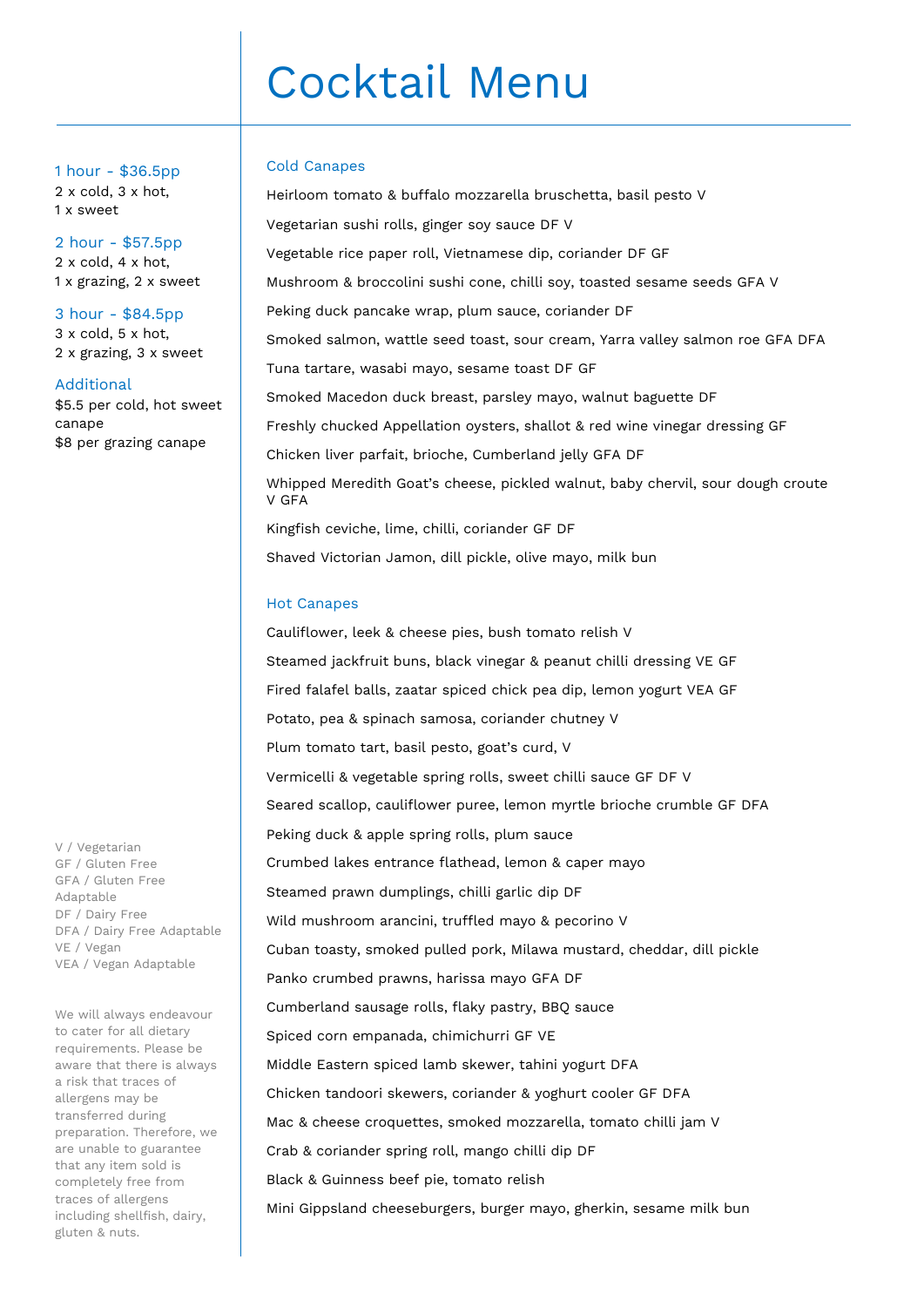# Cocktail Menu

#### Grazing Canapes

Artichoke, pecorino & truffle risotto, olive & rosemary sourdough crumble GF V Grilled Smoked pork belly, apple slaw, Milawa mustard mayo GFA DF Ricotta gnocchi, basil pesto, semi dried tomato, pecorino V Beef empanada, chimichurri, wild rocket Spiced lamb, fattoush salad, mint & yoghurt DFA GFA Seared Ocean trout, witlof, caper, orange & dill salad GFA DF Baked macaroni cheese, Smokey paprika, cauliflower & swiss cheese V Crispy spiced calamari, cos lettuce, lime aioli D GFA Crumbed blue eye fish & chips, lemon, caper mayo Roasted cauliflower, currant & pine nut empanada, chimichurri wild rocket VE

#### Sweet Canapes

Daintree chocolate tart, orange crème fraiche GF V Roof Top panna cotta, raspberry jelly, coconut flakes V GF Rosewater crème brulee tart, sugar flowers V Date & walnut balls VE GF Mini vanilla bean ice cream cones, chocolate cigar V Espresso mousse chocolate cups, chocolate beans GF V Chocolate caramel slice GF V Lemon meringue pie V Baked ricotta macadamia tart & raspberry glaze V Baked New York vanilla & blueberry cheesecake, blueberry jelly V Choux bun, chocolate & macadamia nut crème pate V Gateaux opera V

1 hour - \$36.5pp 2 x cold, 3 x hot, 1 x sweet

2 hour - \$57.5pp 2 x cold, 4 x hot, 1 x grazing, 2 x sweet

3 hour - \$84.5pp 3 x cold, 5 x hot, 2 x grazing, 3 x sweet

Additional \$5.5 per cold, hot sweet canape \$8 per grazing canape

V / Vegetarian GF / Gluten Free GFA / Gluten Free Adaptable DF / Dairy Free DFA / Dairy Free Adaptable VE / Vegan VEA / Vegan Adaptable

We will always endeavour to cater for all dietary requirements. Please be aware that there is always a risk that traces of allergens may be transferred during preparation. Therefore, we are unable to guarantee that any item sold is completely free from traces of allergens including shellfish, dairy, gluten & nuts.